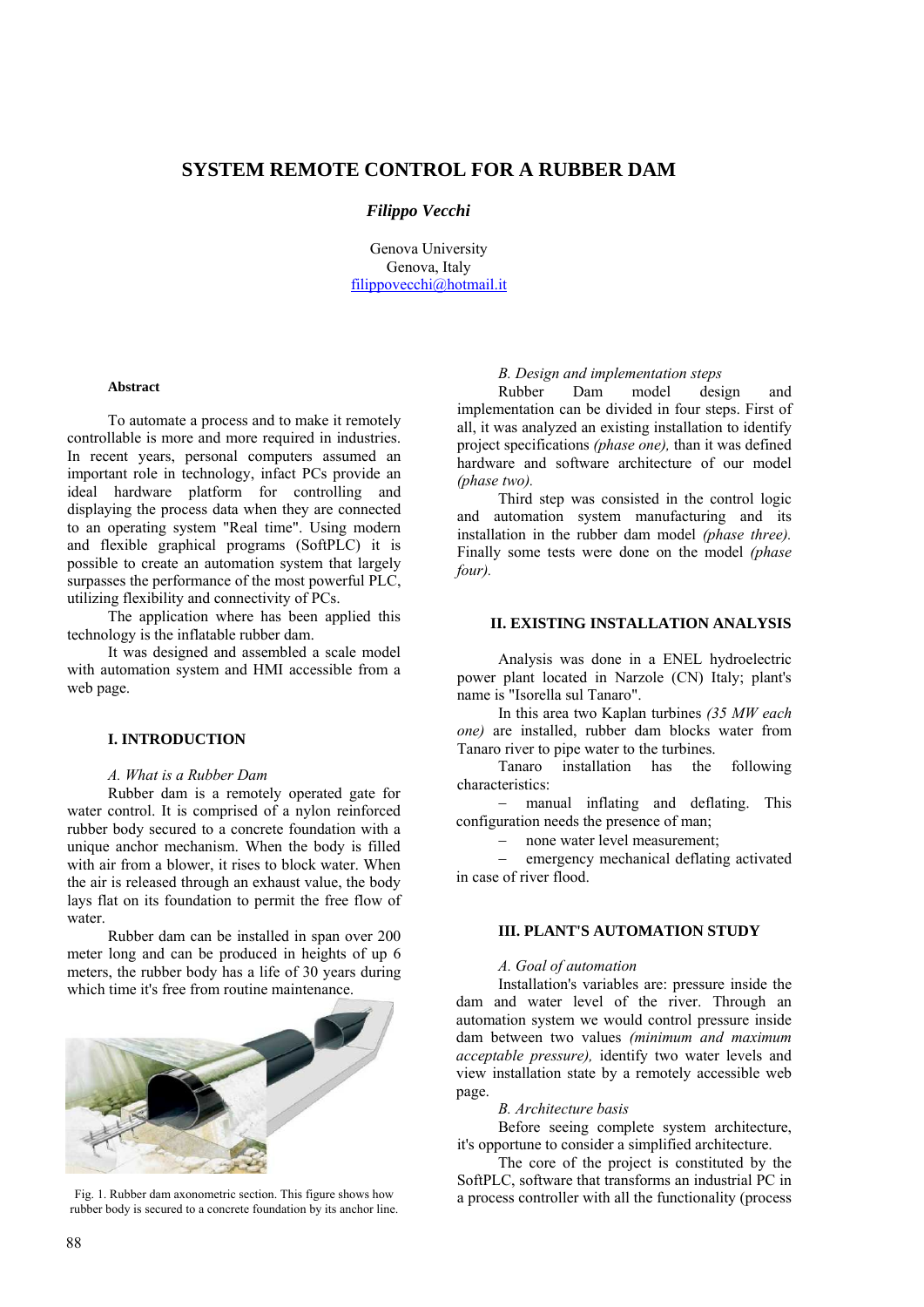management, I/O control) of a traditional PLC.

By using a SoftPLC there are the following advantages:

1) realization of a very complex application;

2) possibility to take advantage of PC potentiality, flexibility and connectivity;

3) control of a greater number of distributed  $I/O$ :

4) control of a greater amount of data;

5) hardware saving.

SoftPLC has to be able to interface itself with both the field (fieldbus and distributed I/O modules) and HMI, Internet. In particular the SoftPLC used in this application communicates through standard communication OPC [1], a standard based on clientserver model, that offers some important advantages as safety, reliability, speed of data access and low cost of interface.



Fig. 2. SoftPLC interaction

In order to obtain an agreement between control planners and PLC and SoftPLC producers, it has been introduced the IEC 61131-3 norm [2] that defines standard programming of control automation devices. This norm defines five programming languages that allow to program logic control in SoftPLC.

The five languages are:

- 1) SFC: Sequential Function Chart;
- 2) LD: Ladder Diagram;
- 3) FBD: Function Block Diagram;
- 4) IL: Instruction List;
- 5) ST: Structured Text.

## **IV. HARDWARE AND SOFTWARE ARCHITECTURE**

Figure 3 shows Hardware and Software design.

The core of the project is constituted by Infoteam OpenPCS [3], the SoftPLC in accordance with IEC 61131-3 [2], where the logic control of the system is placed. Logic control cyclically elaborates a series of data coming from field an shows



Fig. 3. Hardware and Software design

OpenPCS needs software, Infoteam SmartPLC/OPC [3] in order to communicate with the field and with the user using standard OPC [2]. SmartPLC/OPC, beyond executing code of logic control, is as OPC server and as OPC client.

Fieldbus is the mean that allows to send and to receive data from I/O distributed modules. In our application we have used Profibus DP. For being able to use such fieldbus it's necessary to equip with appropriate board to install in computer. This board can be manage with OPC server that allow to "collect" all the information coming from the field. This OPC server communicates directly with SoftPLC's OPC client, realizing therefore the interface between logic control and field. The interface with the user is based on standard OPC too. Controller plant user can connect, also through Internet, to a web page (Human Machine Interface, HMI) in order to look at the installation state.

## **V. CONTROL LOGIC AND AUTOMATION SYSTEM MANUFACTURING**

## *A. Introduction*

Before describing how it is made the control logic, the automation system manufacturing and its installation in the rubber dam model, it's necessary to introduce a fundamental concept. In this application the process is on scale and is reproduced by a model but the control logic and automation system can be installed in a real process like "Isorella sul Tanaro" hydroelectric power plant.

*B. Variables definition*

The system that we want to automate, could be studied through the use of boolean variables because it can be represented with inputs and outputs characterized by two levels. One corresponds to a state of "true" (1), other identify the opposite state "false" (0).

The inputs and the outputs in the model are: Inputs:

- 1. minimum pressure inside the dam  $(10.0) \rightarrow P_{min}$ .
- 2. maximum pressure inside the dam  $(10.1) \rightarrow P_{\text{max}}$ .
- 3. minimum water level (I0.2) *(also nominal water*   $level) \rightarrow L_{min}$ .
- 4. maximum water level (I0.3) *(when water starts*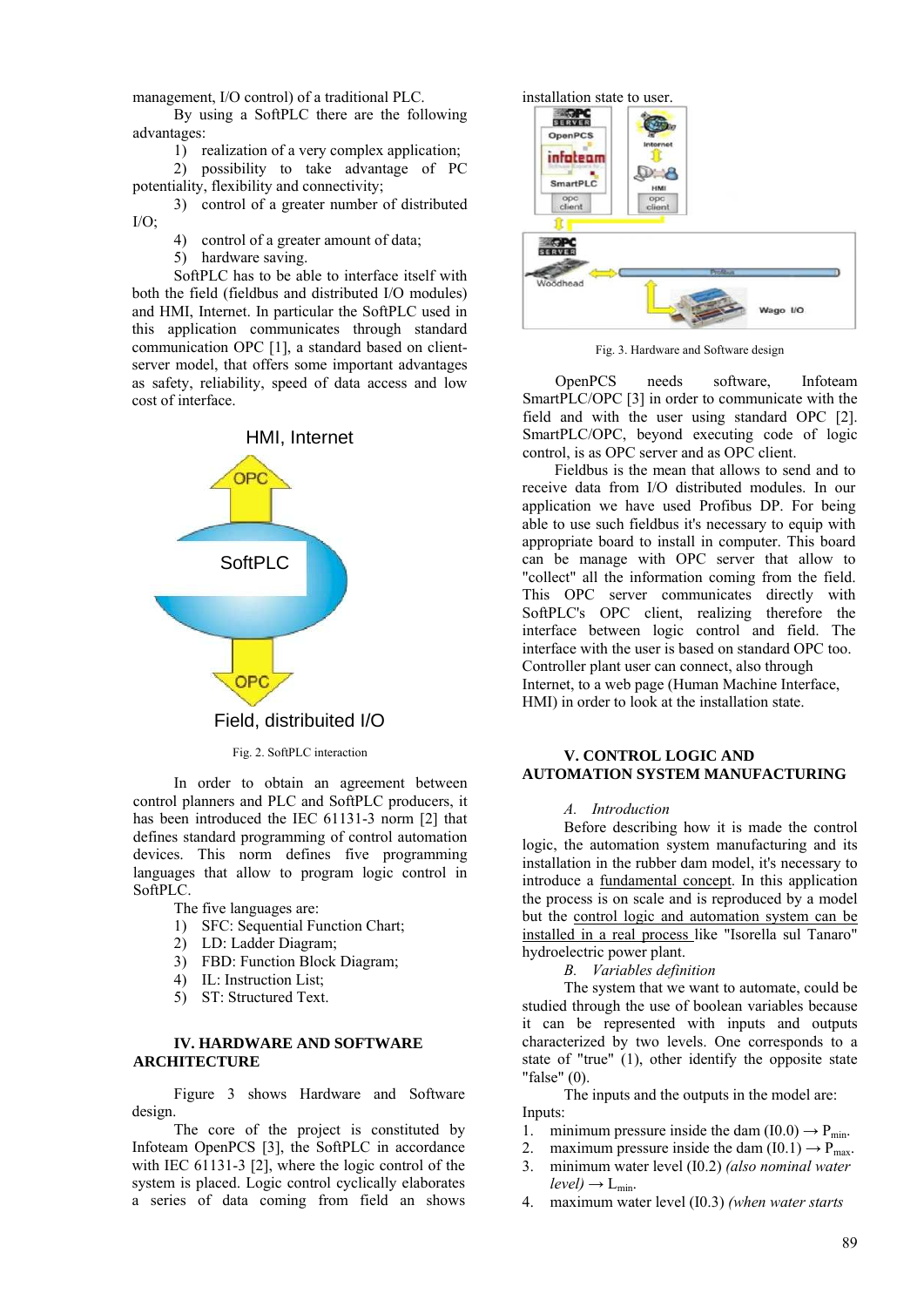*to overtop rubber dam)*  $\longrightarrow$  L<sub>max</sub> Outputs:

- 1. blower (Q0.0).
- 2. deflation valve (Q0.1).

Each I/O has a relay contact, so when that contact is open the variable is "false", when the contact is close the same variable begins "true".



Fig. 4. Interaction between logic control and field

#### *C. Logic control implementation*

The logic control has been realized in OpenPCS [3] using "Function Block Diagrams", a programming language defined in IEC 61131-2 [2].

Two functions were implemented; first one to run blower, second one to open deflation valve.



Fig. 5. FDB diagram. This diagram shows logic control that command blower.



Fig. 6. FDB diagram.

This diagram shows logic control that command valve.

*D. Logic operation (pressure control)*

Blower gives pressure inside the rubber dam. Pressure must be stay between  $P_{min}$  and  $P_{max}$ , if pressure is between these values blower is stopped and deflation valve is closed.

When Pressure is less than  $P_{min}$  blower runs until pressure reaches P<sub>max</sub> value.

If pressure is more than  $P_{\text{max}}$  for more than 30 seconds deflation valve opens and, with the same logic it closes when pressure is less than  $P_{\text{max}}$ .

*E. Logic operation (level control)*

When water level reaches  $L_{\text{max}}$  value, deflation valve opens and closes when water level is less than  $L_{min}$ .

To be more precise is necessary to underline that blower cannot run when deflation valve is open.

*F. Fieldbus node*

Now we analyze the components constituting fieldbus node. All the elements are parts of Wago I/O System 750 series.

- − 750-602: Supply Module;
- − 750-434: 8-channel digital input module;
- − 750-434: 8-channel digital input module;

− 750-513: 2-channel relay output module;

End module.



Fig. 7. I/O modules

#### *G. HMI*

Human machine interface has been realized with the software GraphWorX 32 (ICONICS product) which creates dazzling animated graphics.

GraphWorX 32 is an OPC Data Access client application, that means it can easily plug-n-play not only with ICONICS servers and components, but other 3rd-Party hardware interface drivers and software as well.

This interface is representative of P&ID. Instrumentation and actuators are green or red colored, it depends on the variables state. Green color means that variable associated to the element is "false"; so red color means that the same variable is "true".

In the following figure is possible observe a page from HMI.